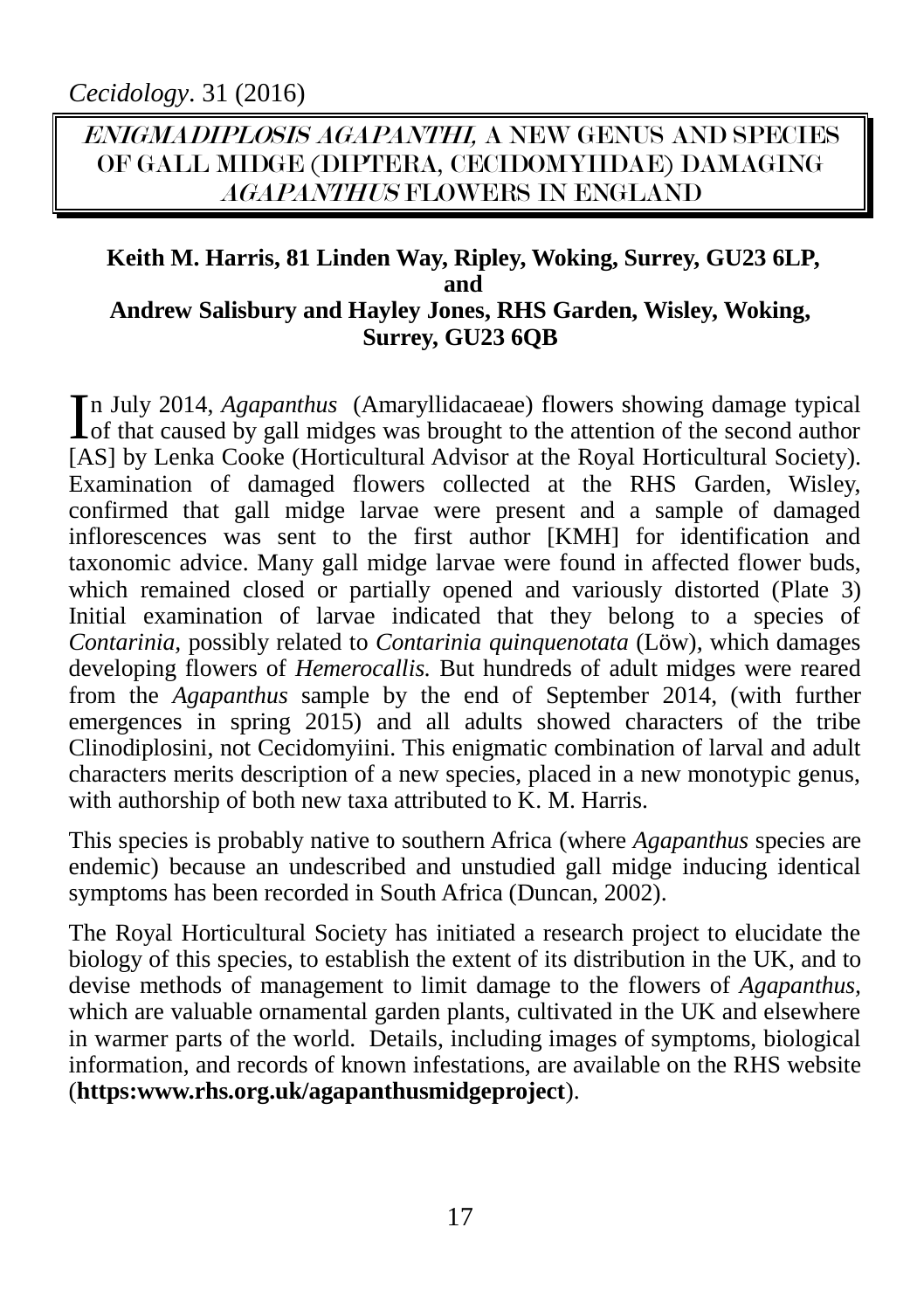### *Cecidology*. 31 (2016) *Enigmadiplosis* **Harris (new genus)**

This new monotypic genus is erected to accommodate the type-species *Enigmadiplosis agapanthi* Harris, which differs from all known species of Cecidomyiidae in having a unique combination of larval and adult characters. The third instar larvae show diagnostic characters of the genus *Contarinia*, which is currently placed in the tribe Cecidomyiini, but adult characters of reared males and females indicate closer affinity to a different tribe, the Clinodiplosini.



**Figure 1** *Enigmadiplosis agapanthi*. Third instar **Figure 2** Male genitalia of larva, posterior view. [Scale-line = 0.1 mm] E. *agapanthi*. [Scale-line = 0.05 mm] larva, posterior view. [Scale-line = 0.1 mm] *E. agapanthi.* [Scale-line = 0.05 mm] Photo : Keith Harris



Third instar larvae of *Enigmadiplosis* have three of the four pairs of terminal papillae bearing short setae and the fourth, median pair are modified into small short, recurved, stubby hooks (Fig.1) that the fully developed larvae use to jump – by bending the abdomen forward and latching onto the blade of the sternal spatula which is then quickly released to enable them to spring a few centimetres when exiting galls and working their way into soil or other substrates. This conformation is characteristic of most Cecidomyiini and is particularly well known in the genus *Contarinia* Rondani**.** In complete contrast, adult *Enigmadiplosis agapanthi* show characters that are shared by most Clinodiplosini. In particular, the male genitalia (Fig. 2) have large gonocoxites with mediobasal lobes; long, slightly recurved gonostyles; a long aedeagus and other characters that suggest affinity with *Clinodiplosis* Kieffer and other Clinodiplosini.

Useful illustrated comments on Cecidomyiini and Clinodiplosini are provided by Gagné (1994), and the currently accepted classification is embodied in the world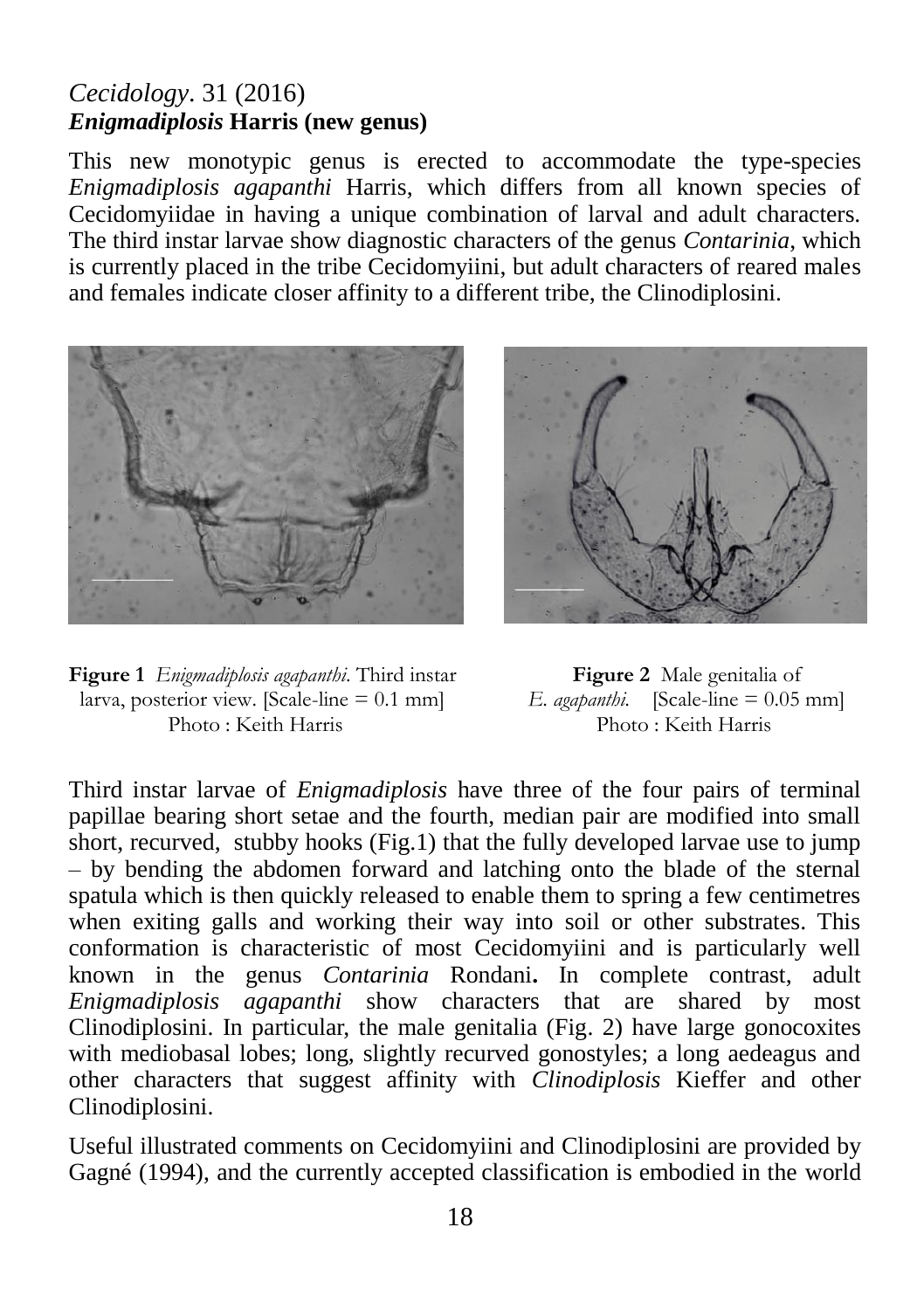### *Cecidology*. 31 (2016) catalogue (Gagné & Jaschhof 2014).

### *Enigmadiplosis agapanthi* **Harris (new species)**

**Adults***.* Fragile, small midges (Plate 3) with wing length up to about 2 mm. Both sexes are uniformly pale orange-yellow, with conspicuous contrasting black eyes and all legs with narrow dark scales along their anterior edges. Antennae have 12 flagellomeres, each with three sets of circumfilar loops in males and with two simple appressed and linked loops in females. Maxillary palps are foursegmented and relatively long (about two-thirds as long as height of head). An occipital process (post-vertical peak) is present, bearing a pair of setae. The wing venation is indistinct, with R5 curved backwards in distal third and joining the costa beyond the wing apex. Legs are long, with simple untoothed tarsal claws curved evenly in distal half, sharply pointed and slightly longer than empodia.

Male Genitalia (Fig. 2). Gonocoxites are large, elongate cylindrical with quadrate medial enlargements at bases; gonostyles are elongate, curved and slightly widened in distal third; the aedeagus is long, extending well beyond hypoproct and with about 8 sensory pits distally; hypoproct as long as cerci and divided into two narrow lobes, each bearing a small apical seta; cerci triangular, with 4-5 short setae in posterior half and a pair of larger setae almost crossing medially.



**Figure 3** Ovipositor of *Enigmadiplosis agapanthi.* **Figure 4** *Enigmadiplosis agapanthi*  $[Scale-line= 0.1 mm]$ Photo : Keith Harris view. [Scale-line = 0.1mm]

3<sup>rd</sup> instar larva, antero-ventral Photo : Keith Harris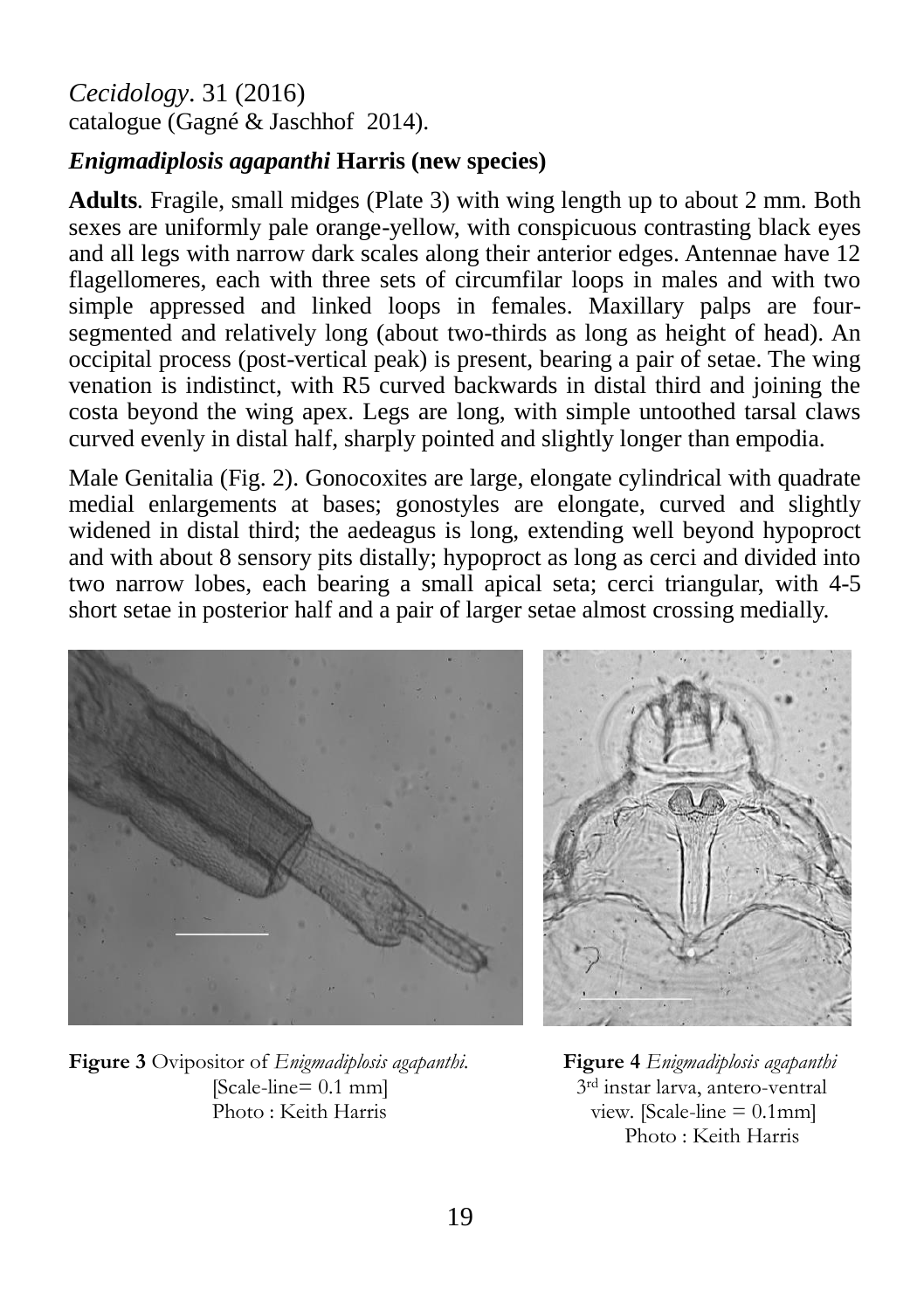# *Cecidology*. 31 (2016)

Female ovipositor (Fig. 3) extendable, retracting telescopically into abdomen; terminal cerci elongate elliptical, about four times as long as wide.

**Larvae**. Fully developed third instars are up to 2-3 mm long, cream-yellow with green gut contents visible. A sternal spatula is present in fully developed third instars; shaft long and anterior blade bilobed (Fig. 4). Three pairs of terminal papillae bearing short setae and fourth pair modified into short stubby processes  $(Fi\mathfrak{g}, 1)$ .

### **Material Examined**

Holotype male no. 20658, UK, Wisley, Surrey, from *Agapanthus* flower buds, 30.vii.2014 (A. Salisbury). Paratypes, same data as holotype; males, nos. 20659, 20660, 20661, 20662, 20663, 20664; females nos. 20665, 20666, 20667; larvae nos. 20669, 20670, 20671, 20672, 20673, 20674; pupal exuviae, no. 20668. All of these microscope slides are to be deposited in the Natural History Museum, London, with additional larvae and adults preserved in 70% propanol in two screw-top vials.

### **Acknowledgements**

We thank Lenka Cooke (RHS Wisley) for drawing our attention to this new pest and Raymond J. Gagné, US Depatment of Agriculture, Washington DC, USA, for helpful review of a draft of this paper.

### **REFERENCES**

DUNCAN, G. 2002 *Grow Agapanthus. A Guide to the Species, Cultivation and Propagation of the Genus Agapanthus.* Kirstenbosch Gardening Series. National Botanical Institute, Cape Town. 32 pp

GAGNÉ, R. J. 1994 *The Gall Midges of the Neotropical Region*.

Cornell University Press.  $xy + 352$  pp

GAGNÉ, R. J. & JASCHHOF, M. 2014 *A Catalog of the Cecidomyiidae* (*Diptera*) *of the World.* 3<sup>rd</sup> Edition. Digital version 2. [Available online for free download.]

-----------------------------------------------------------------------------------------